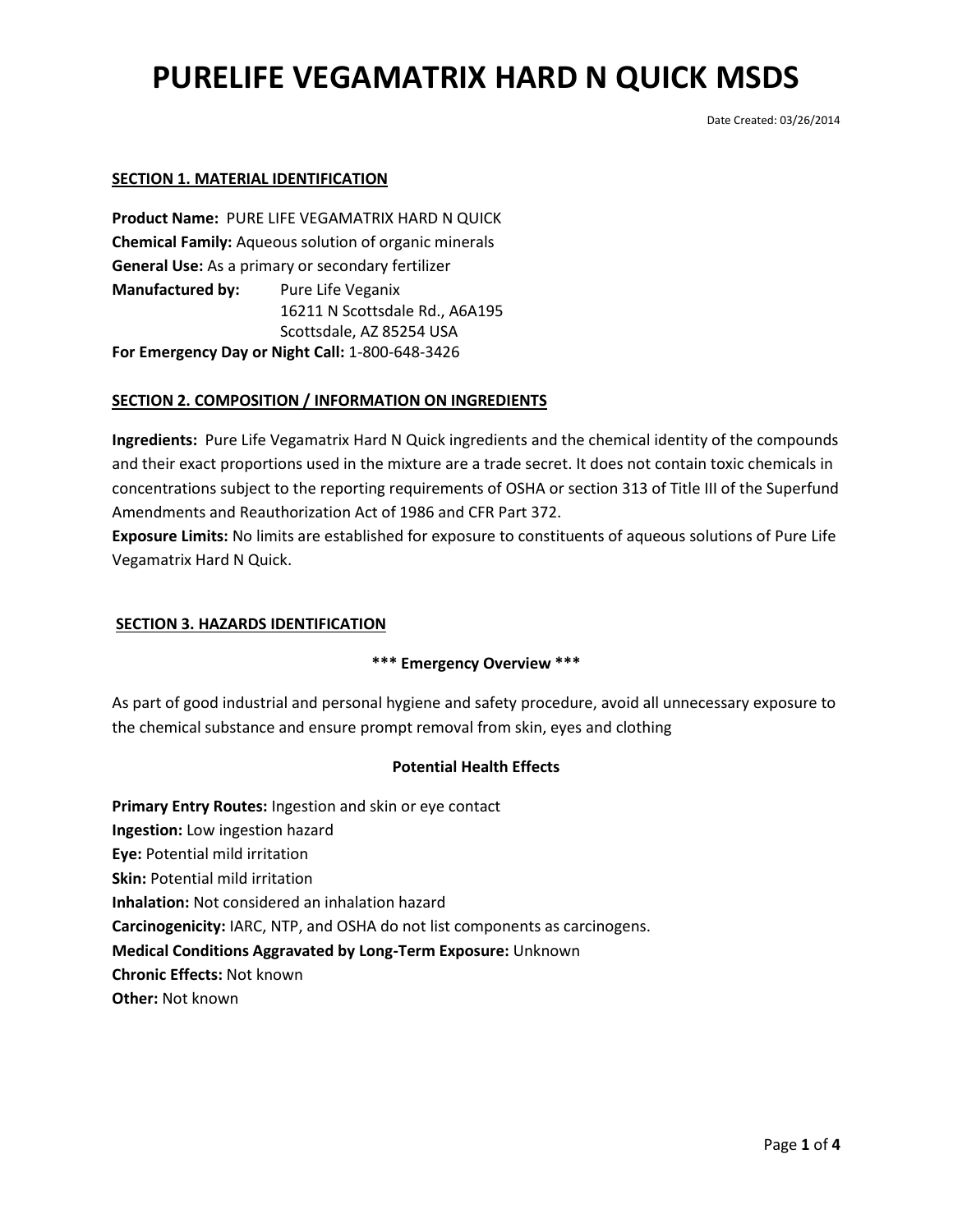### **SECTION 4. FIRST AID MEASURES**

**Inhalation:** Remove exposed person to fresh air and support breathing, if necessary. Consult a physician if respiratory distress continues.

**Ingestion:** If swallowed, give several glasses of water to drink to dilute product. Never give anything by mouth to an unconscious person. Induce vomiting as directed by medical personnel. Call a physician. **Eye Contact:** Do not allow victim to rub or keep eyes tightly shut. Gently lift eyelids and flush immediately and continuously with flooding amounts of water for at least 15 minutes. Consult a physician or ophthalmologist if pain or irritation develops.

**Skin Contact:** Wash exposed area with mild soap and water. For reddened or blistered skin, consult a physician.

**After first aid:** Get appropriate community medical support.

### **SECTION 5. FIRE AND EXPLOSION DATA**

**Flammability Classification:** Not flammable

**Burning Rate:** Not combustible

**Extinguishing Media:** Use any means suitable for extinguishing surrounding fire.

**Fire Fighting Equipment:** Because fire may produce toxic thermal decomposition products, wear a selfcontained breathing apparatus (SCBA) with a full-face piece.

#### **SECTION 6. ACCIDENTAL RELEASE MEASURES**

**Spill/Leak Procedures:** Spills should be wiped up with absorbent towels, or mopped up carefully and held for reclamation or disposal.

**Regulatory Requirements:** Avoid infiltration of the undiluted product into drains, surface water, groundwater, and soil.

#### **SECTION 7. HANDLING AND STORAGE**

**Handling Precautions:** Avoid ingestion, skin contact, eye contact, and inhalation **Storage Requirements:** Keep in tightly closed containers in a cool, dry, ventilated area. **Regulatory Requirements:** Follow applicable OSHA regulations.

#### **SECTION 8. EXPOSURE CONTROLS / PERSONAL PROTECTION**

**Ventilation:** Not required

**Administrative Controls:** Minimize direct contact with the product.

**Respiratory Protection:** If this product is used as directed, respiratory protection is not required. Seek professional advice prior to respirator selection and use. Follow OSHA respirator regulations (29 CFR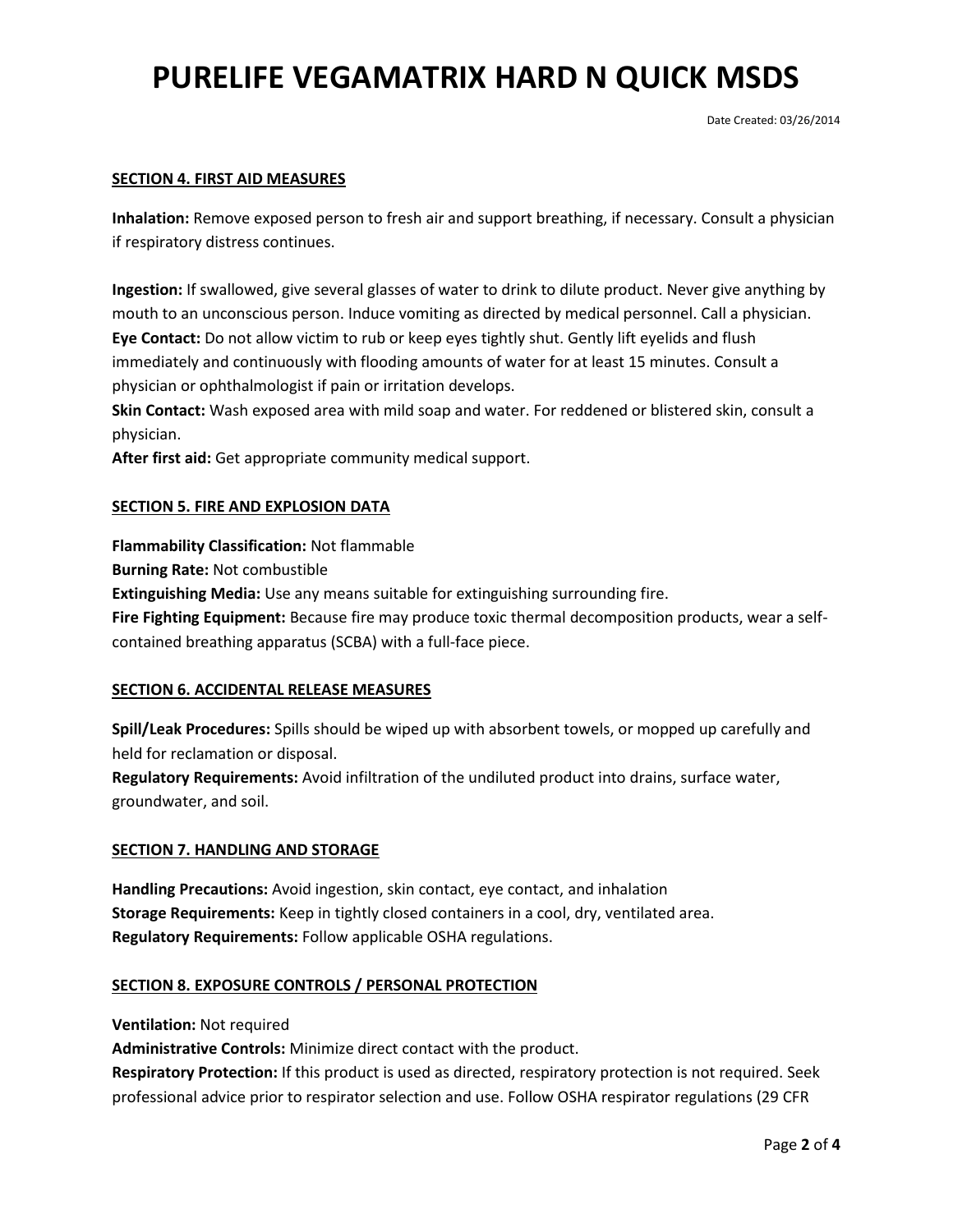Date Created: 03/26/2014

1910.134) and, if necessary, wear a MSHA/ NIOSH-approved respirator. If respirators are used, OSHA requires a written respiratory protection program that includes, at least: medical certification, training, fit testing, periodic environmental monitoring, maintenance, inspection, cleaning, and convenient, sanitary storage areas.

**Eye Protection:** When handling protective eyewear or goggles should be worn per OSHA regulations (29 CFR 1910.134). Contact lenses pose a special hazard. Soft lenses may absorb irritants, and all contact lenses concentrate irritants. Particles may adhere to contact lenses and cause corneal damage. **Protective Clothing:** Wear impervious protective clothing when the possibility of skin or clothing contamination may exist.

**Safety Stations:** Eye wash stations, quick drench showers, and washing facilities should be readily accessible to workers handling large quantities.

**Contaminated Equipment:** Remove this material from shoes and equipment. Launder contaminated clothing before wearing.

**Comments:** Never eat, drink, or smoke in work areas. Practice good personal hygiene after using this product, especially before eating drinking, smoking, using the toilet, or applying cosmetics.

## **SECTION 9. PHYSICAL AND CHEMICAL PROPERTIES**

**Physical State:** Aqueous solution **Specific Gravity:** 1.1 ± .07 **Appearance:** Clear liquid. **pH:** 4.42 ± .05 **Odor Threshold Range:** Unknown **Vapor Pressure:** Unknown **Water Solubility:** Soluble **Other Solubilities:** Unknown **Boiling Point:** 100ºC **Freezing Point:** -1ºC **Viscosity:** Unknown

## **SECTION 10. STABILITY AND REACTIVITY**

**Stability:** Stable at room temperature in closed containers, under normal storage and handling conditions **Polymerization:** Hazardous polymerization does not occur. **Chemical Incompatibilities:** Hypochlorite's, strong oxidizing agents **Conditions to Avoid:** Contact with incompatibles **Hazardous Decomposition Products:** N/A